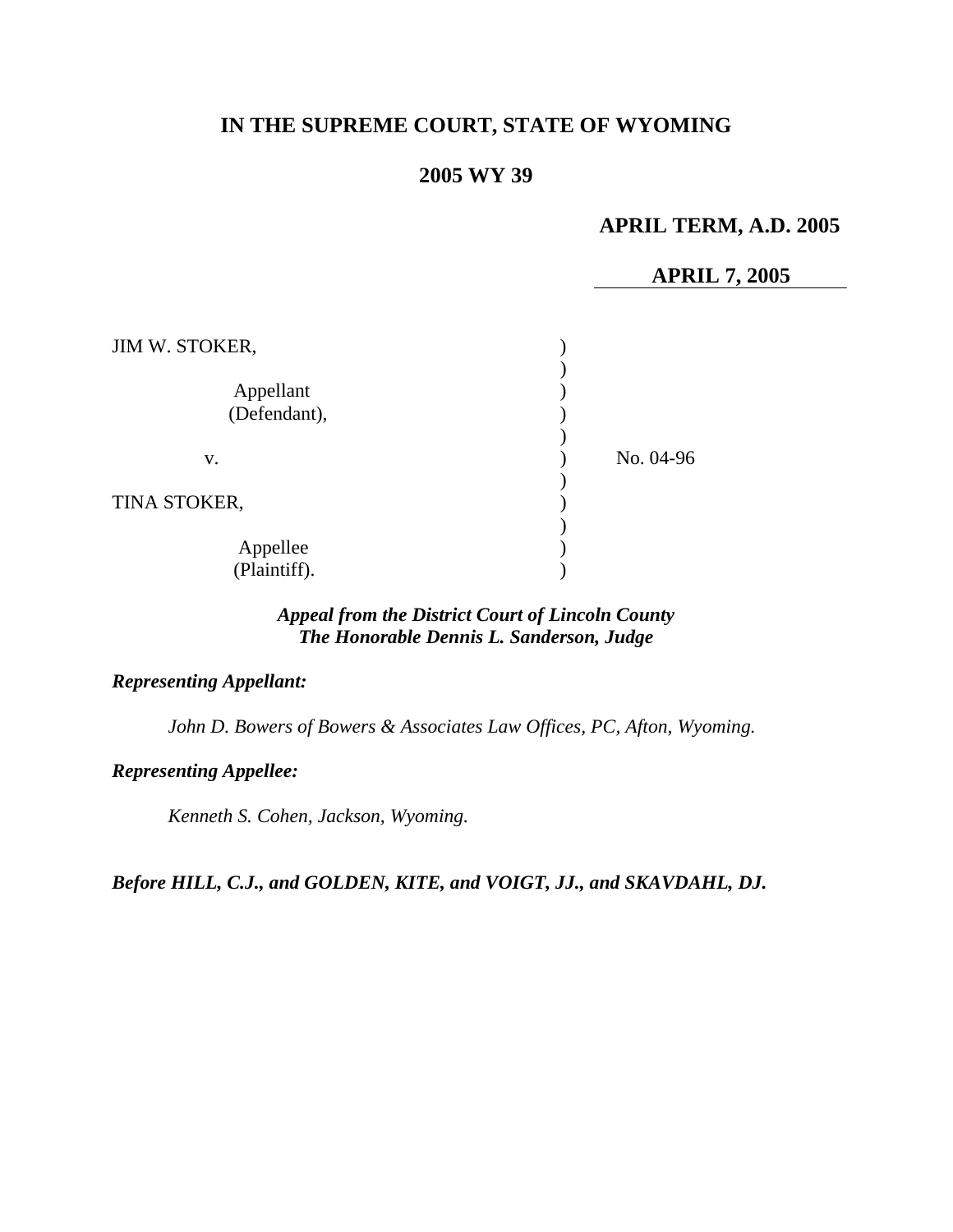## **VOIGT, Justice.**

[¶1] The appellant, Jim W. Stoker (the husband), and the appellee, Tina Stoker (the wife), were married in 1995 and divorced in 2002. In the divorce proceeding, the district court awarded the wife a judgment equivalent to one-half of the appraised value of real property known as the "dry farm." On appeal, the husband essentially argues that the district court failed adequately to consider all of the factors listed in Wyo. Stat. Ann. § 20-2-114 (LexisNexis 2003) in disposing of the dry farm property. We find that the district court did adequately consider these factors, and affirm.

## *ISSUE*

[¶2] Whether the district court adequately considered the factors listed in Wyo. Stat. Ann. § 20-2-114, and ultimately whether the district court's consideration of such factors led to a just and equitable property division under the circumstances of the instant case?

# *FACTS*

# *The Parties' Marriage and Divorce*

[¶3] When the wife met the husband, she was unemployed, renting a trailer, "on welfare," was not receiving child support, and her possessions consisted of household items and utensils, her children's property, and a car. The husband and wife then lived together in the husband's home for about two years prior to their marriage on July 27, 1995. The husband had "a couple" children from a previous marriage<sup>[1](#page-1-0)</sup> and the wife had three minor children from a previous relationship.<sup>[2](#page-1-1)</sup> However, no children were born to the husband and wife.

[¶4] During her marriage to the husband, the wife testified that she: (1) was employed at least forty hours per week and earned an average wage of \$7.00 per hour; (2) performed the housework, cooked, did the laundry, and cared for her children; (3) paid ninety-five percent of the utilities (telephone bill, electric bill, propane bill (although the husband sometimes traded his services for propane)); (4) purchased the groceries and the wood to heat the residence; and (5) made between one and three payments of \$158.00 for the husband's tractor loan, when the lender was unable to contact the husband. The wife's parents also "often paid the bills for [the husband and wife's] house, utilities, water, lights, propane and clothing" because "they would be turned off and have to have a deposit before they'd turn them back on" and "[the husband and wife] had to have a telephone and they had to have heat."

[¶5] It further appears from the record that, during the marriage, the husband: (1) was a farrier, raised and cared for horses, and trained race horses in Casper for six weeks over a

<span id="page-1-0"></span> $<sup>1</sup>$  The husband had been married twice prior to his marriage to Tina Stoker.</sup>

<span id="page-1-1"></span><sup>&</sup>lt;sup>2</sup> Two of the wife's minor children resided with the husband and wife during their marriage, and the third child lived with the husband and wife during part of their marriage.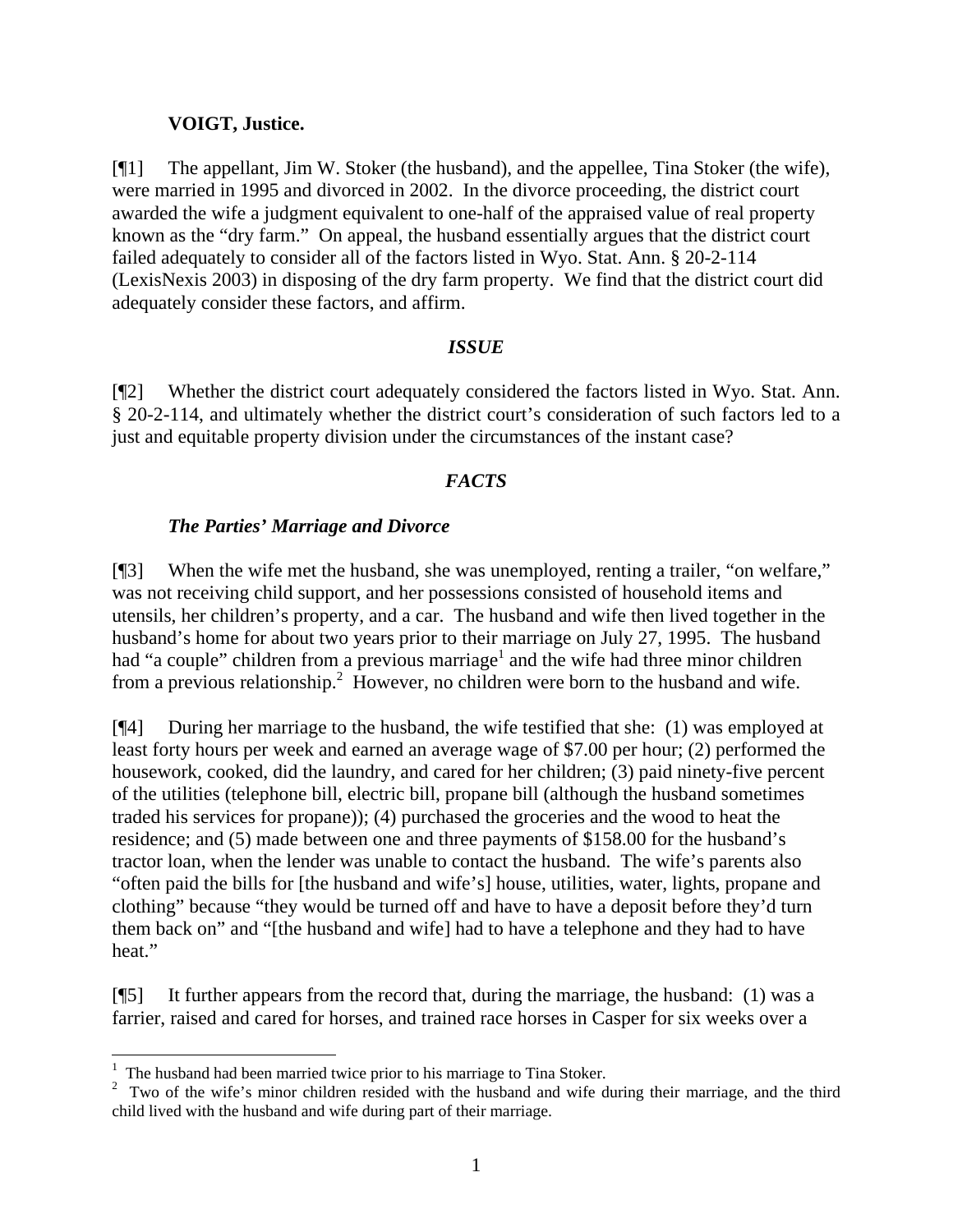"couple" of summers; (2) provided a residence for the wife and her children; and (3) paid the water bill and the insurance for the residence. The wife testified that the husband never declared income for tax purposes (the wife filed an individual return during the marriage), used his income primarily to feed and maintain his horses (as opposed to "buying new furniture," for example), did not send money home when he worked in Casper,<sup>[3](#page-2-0)</sup> and did not support her children.

[¶6] In 1998, the husband "got in [a] bind with the bank" regarding the real property on which the aforementioned residence was situated. According to the wife's mother, the property "was going to be foreclosed on and . . . [the husband, wife, and the wife's children] would be out in the street within two weeks." The husband "trusted" the wife's father to help him, and the wife's father made financial arrangements to "have this paid off so that they wouldn't be out in the street." The property was apparently quitclaimed to the wife's parents so that they could obtain a loan in order to retire the indebtedness. The wife's mother testified that at the time, she further informed the husband and wife that the property would be returned to them if they

> would stop their drinking and show that they could make a go of the farm, pay their taxes and their bills and have a family oriented home or it would be a cold day in hell before I gave it back to them. And I gave them six months to do it.

[¶7] At some point, a sale of about eight acres of the property was contemplated. That portion of the property was listed with a realtor for seven months and ultimately sold for \$70,000.00. All but approximately \$43,000.00 of the sale proceeds was used to satisfy the financial obligations incurred by the husband and wife. A lawsuit ensued between the husband and his in-laws regarding the remaining property and the proceeds from the sale of the eight-acre parcel. The lawsuit was apparently settled—the remaining real property  $(including the residence) was transferred to the husband<sup>4</sup> and the wife's parents kept the$  $(including the residence) was transferred to the husband<sup>4</sup> and the wife's parents kept the$  $(including the residence) was transferred to the husband<sup>4</sup> and the wife's parents kept the$ remaining sale proceeds.<sup>[5](#page-2-2)</sup> The husband admitted that the wife and her family got him out of a "tight spot," but added that he felt he had "paid dearly for it."

[¶8] The wife's mother also submitted approximately \$22,000.00 in checks issued by the wife's parents between 1996 and 2003 as "examples" of payments they made directly on behalf of the husband, the wife, and the wife's children. The testimony, and the checks, reflect payments for upkeep of the residence and real property, utilities, propane, the children's doctor bills, property taxes for the husband's property, school expenses, clothing, wife's vehicle license, satellite television, groceries, cash, legal fees on behalf of the wife and her parents, and other items. A good portion of these payments were made from the

 $\overline{a}$ 

<span id="page-2-0"></span><sup>&</sup>lt;sup>3</sup> The husband testified that he did send money home from Casper, but did not know "where it went . . .."

<span id="page-2-1"></span><sup>&</sup>lt;sup>4</sup> The property was by that time unencumbered, and the parties agreed that it was not to be considered "marital" property" per se, but the district court could consider the results of the settlement in disposing of the dry farm property that is at issue in this appeal.<br><sup>5</sup>. The wife approach had no right to

<span id="page-2-2"></span>The wife apparently had no right to these proceeds, but again, the parties agreed that the district court could consider this in disposing of the dry farm property.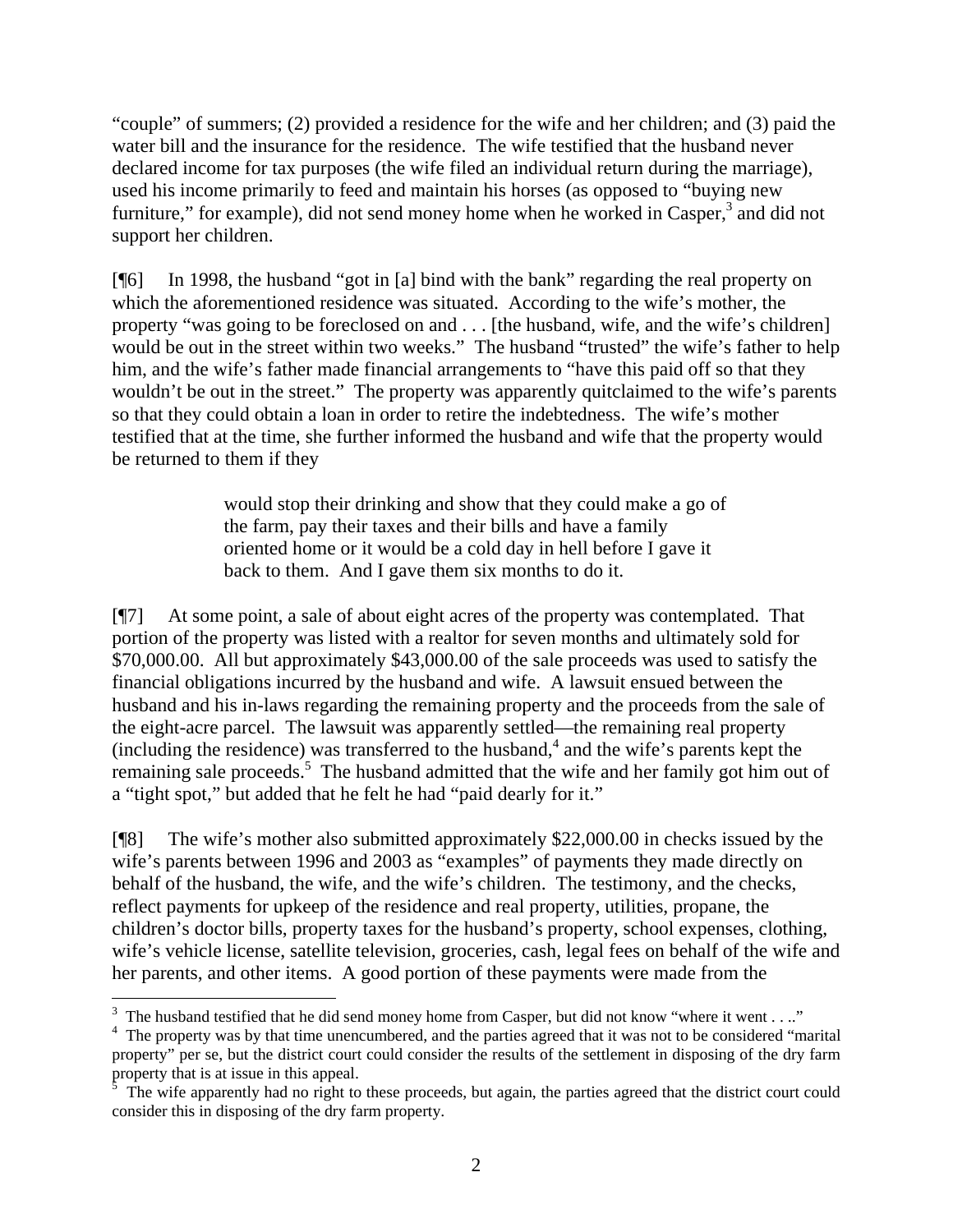aforementioned \$43,000.00, but some expenditures obviously occurred prior to the existence of those proceeds.

[¶9] In October 2001, the wife filed for a divorce due to "[i]rreconcilable differences." The wife testified that she was tired of the husband "coming home drunk and being abusive" and that after the husband had been drinking he would be in a "bad mood" and want to "start yelling, fighting." According to the wife, the husband physically "grabbed" her more than once during the marriage and after one incident in which the husband "pushed [the wife] against the wall and grabbed ahold of [the wife's] neck to choke" her in the presence of her youngest child, the wife sought, and received, a restraining order.<sup>[6](#page-3-0)</sup> The wife acknowledged that at one time she had a drinking problem, but she completed rehabilitation and had not had a drink since May 26, 1999.

[¶10] The husband alleged that the wife had a relationship with another man, which caused the irreconcilable differences between the husband and wife. The wife testified that she met another man through her employment and visited him at hotels (where he was staying for work purposes) to watch videos. The wife denied that she had an affair with the other man, denied that she ever had "intimate relations" with the other man, and testified that she and the other man were seeing each other as "friends."

[¶11] The district court entered a divorce decree in December 2002.

# *The Dry Farm Property*

[¶12] The dispute in the instant case focuses on the district court's disposition of real property known as the "dry farm." Historically, the husband's family owned and operated a 203-acre farm and/or ranch near Thayne, Wyoming, and the husband purchased the property in 1968. In 1990, the husband sold a 150-acre portion of the property known as the "dry farm" to Ray Johnston, apparently to satisfy a judgment resulting from the husband's divorce from a previous wife. $<sup>7</sup>$  $<sup>7</sup>$  $<sup>7</sup>$ </sup>

[¶13] The husband testified that as early as 1993, he discussed the possibility of selling a twenty-acre parcel of his property to the local school district, and re-acquiring a portion of the dry farm property from Ray Johnston.<sup>[8](#page-3-2)</sup> Six or seven months after the husband and wife were married, a Section 1031 exchange was finalized, wherein the school district acquired the twenty-acre parcel from husband and husband used the proceeds to re-acquire two parcels (totaling forty-eight acres) of the dry farm property from Ray Johnston for \$143,414.00. The wife testified that the husband discussed the negotiations with her, but she

<span id="page-3-0"></span> $\overline{a}$ <sup>6</sup> The husband apparently stipulated to the restraining order without an evidentiary hearing. The choking incident occurred after the husband saw the wife's car at the motel wherein the wife's male "friend" was staying.

<span id="page-3-1"></span><sup>7</sup> The previous wife's name appeared on the deeds to the dry farm property during her marriage to the husband. 8

<span id="page-3-2"></span><sup>&</sup>lt;sup>8</sup> The husband and wife were apparently living together at this time.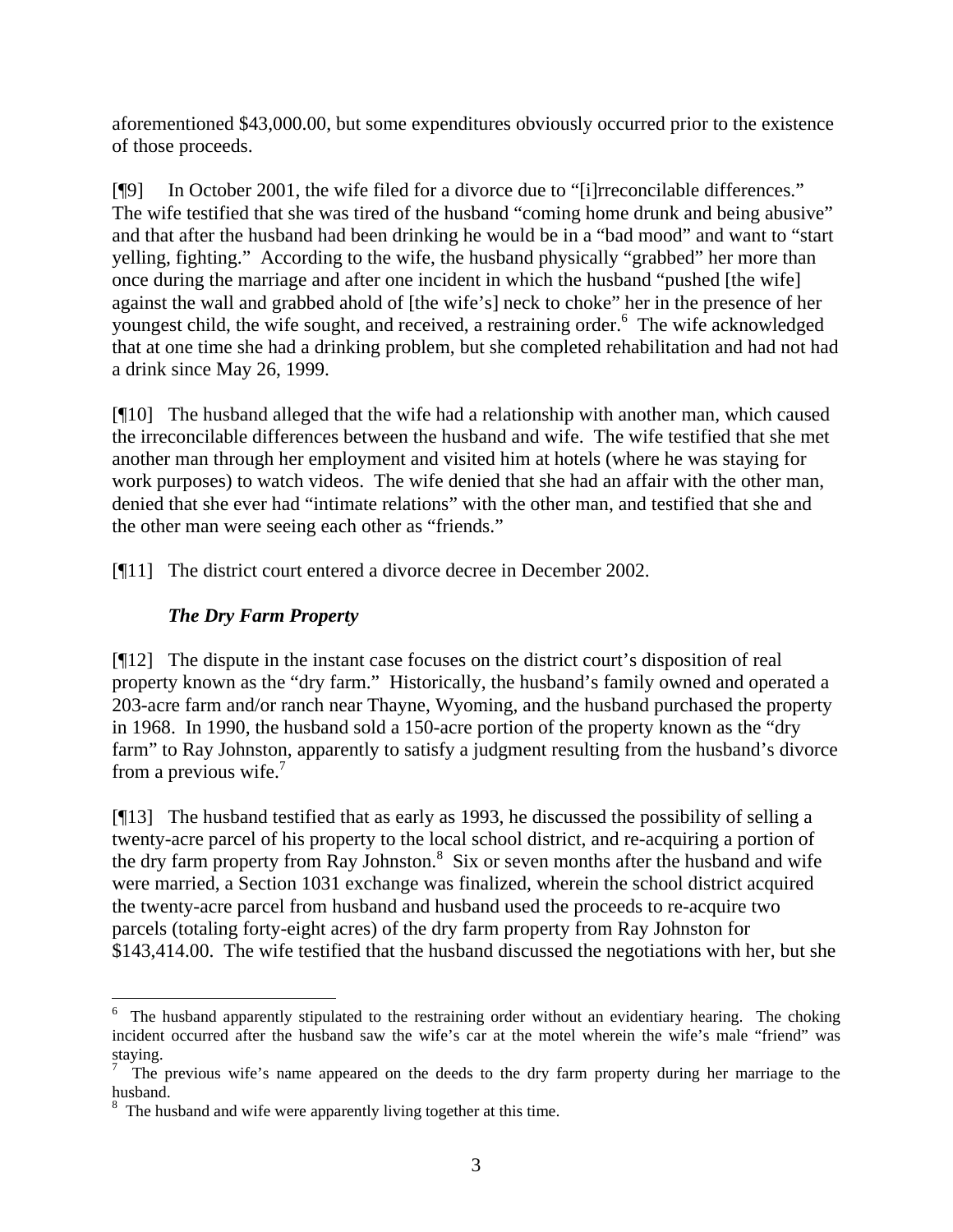did not contribute money to the transaction and was not formally involved in the negotiations.

[¶14] Apparently, the two parcels acquired in this exchange were deeded to "Jim W. Stoker and Tina Stoker, husband and wife, as tenants by the entireties." The wife testified that her name was included in the deeds because the seller executed the deeds as such--it "happened" because "[w]e were married"—and the wife was never asked to enter a prenuptial or postnuptial agreement regarding the property. The husband also testified that the seller included the wife's name on the deeds essentially "because I was married to her for, like, six months," and the husband had not requested that the seller exclude the wife's name from the deeds. According to the husband, he and the wife "never talked about" the wife's interest in the property prior to the marriage, and there was no agreement prior to, or after, the marriage that the wife would not have an interest in the property.

[¶15] The husband testified that he trained horses for a "couple years" on the forty-eightacre dry farm property and also leased it to another individual "on shares" of hay for a "couple years" in order to feed husband's horses. The wife testified that during the marriage, she would ask if the husband needed any help on the dry farm property and run errands "or bring him things or help him fix things on the land,"<sup>[9](#page-4-0)</sup> and that she contributed "toward keeping the dry farm property as marital property." At some point, the wife discovered a tax notice regarding the dry farm property. The property had apparently been sold because of delinquent property taxes in July 1998, and the wife's parents redeemed the property in January 1999 by paying \$104.25 in property taxes. The wife testified that the husband previously "had the same problem . . .." The wife's parents proceeded to pay the property taxes on the dry farm property from 1999 to November 2003.

[¶16] The district court conducted a hearing regarding the disposition of the forty-eight-acre  $\frac{d}{dx}$  farm property in December 2003.<sup>10</sup> The parties stipulated that at that time, the property was valued at \$240,000.00 to \$340,000.00. At the hearing, the district court ruled from the bench, finding that the husband "has land but not much money," and as follows:

> Actually, it boils down to this. In terms of where I look at it from the starting point is was there a gift intended when Tina's name was put on the property? The property was titled such at that time. The Court takes note of the following factors: Mr. Stoker had knowledge from prior marriages and – or at least there was evidence of it. . . .

He has children from prior marriages but he set the thing up in 1996 to where if Tina survived him, his other children would be disinherited because it was a tenancy by the entirety

<span id="page-4-0"></span><sup>&</sup>lt;sup>9</sup> The husband denied that the wife ever worked on the dry farm property.

<span id="page-4-1"></span><sup>&</sup>lt;sup>10</sup> The hearing had apparently been delayed pending a resolution of the aforementioned lawsuit between the husband and his in-laws.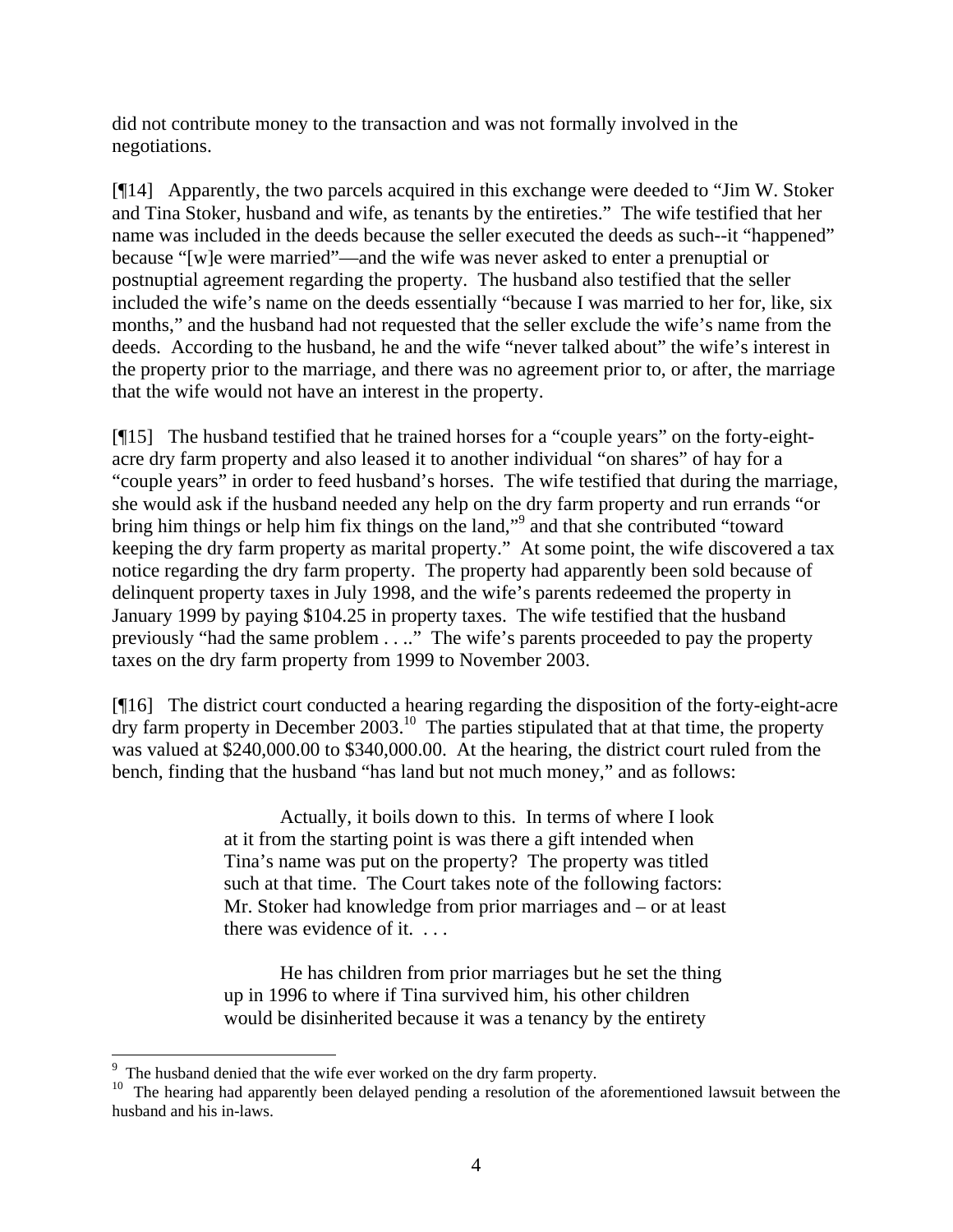and everything would have gone to her. Now, that's a significant legal fact in the Court's mind.

In terms of – obviously, you know, they lived together for two years, evidently, trying to decide if they could make it and then they got married. And it's true. Jim provided at least from – essentially, at the time they got married, he had his home and the property that was sold to the school district and that was basically it, plus probably some horses and tack and farm equipment. He sold the school district property and used the proceeds to get the dry farm property. This dry farm property, that occurred at that point in time and he put her name on it.

So, you know, the one thing – and these cases are instructive that have been provided. The law presumes a gift, you know, if there was no evidence that it was otherwise. And there really was no testimony as to why her name was put on it, so that presumption remains. And then I look at the background facts on the thing and that and it could have easily been put in his name or otherwise. So we're – the starting point is if there's a presumption of that.

Now, I go into it and look at it from the standpoint of, okay, what are the equities? We've got this property here that's essentially 50/50. It looks like, first of all, out of the whole thing, the home property has gone back to Jim. He's got that free and clear. Secondly, the thing that I look at in the course of the marriage is while you have these things and people have their faults -- and that may be why the other person loves them, is because of their faults. It makes them – You know, so to tell you the truth, I don't look at it, maybe, as harshly as clients and Counsel wish I would because we all have our shortcomings.

But this is essentially what it appears to me, based on what's gone on. I mean, shortly after they were married, they started having financial problems on this loan on the home. It's pretty clear that Tina was the worrier, was the person who tried making sure that there was – the bills were paid; there was heat in the house; there was food on the table. She worked forty hours a week to do that, which is a full-time job. It may not be the most money, but she did the best she could.

Jim, on the other hand, he worked full-time in the horse racing game and he's good at that and everything but evidently from the testimony here, it doesn't really return much money. .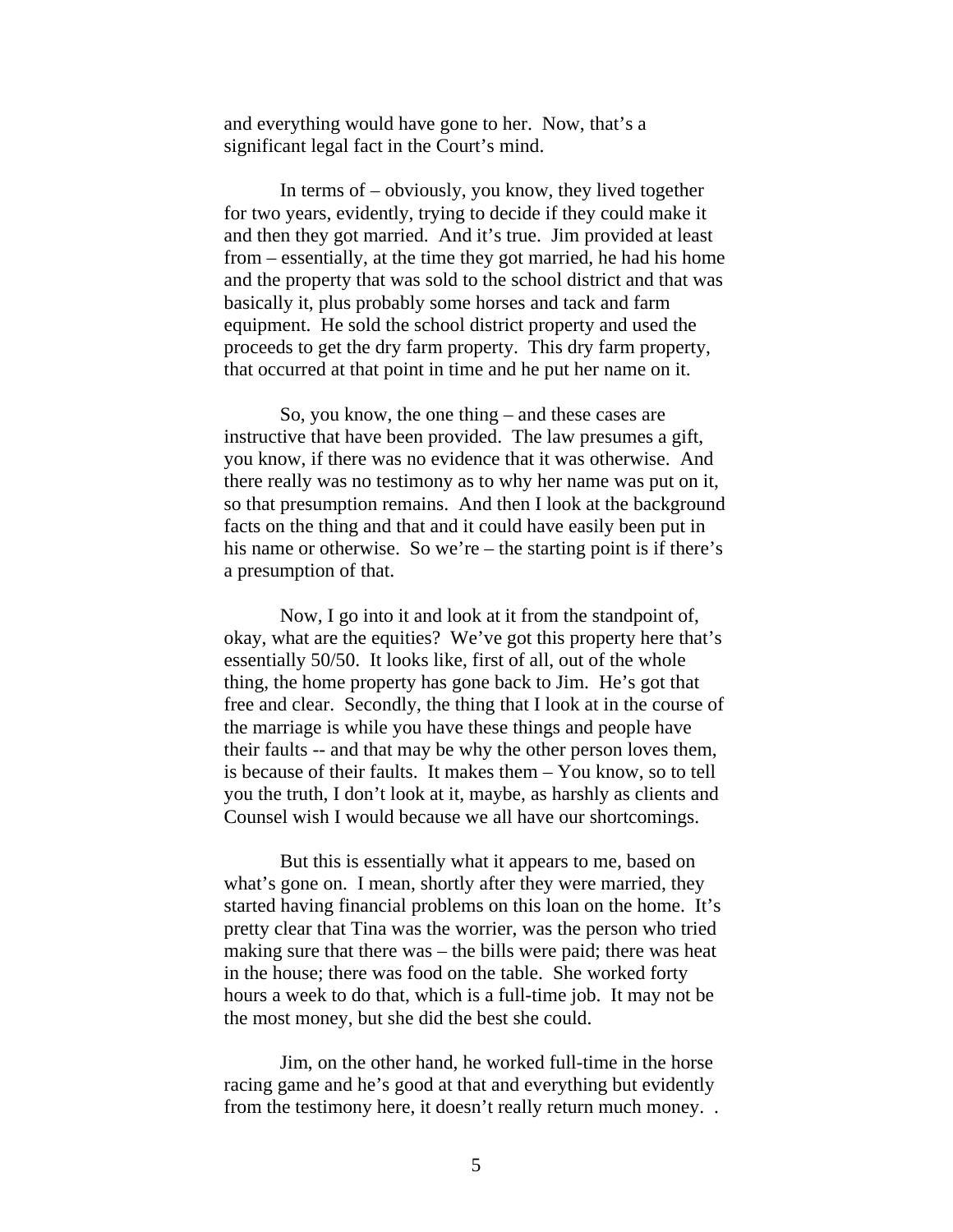. . But it may be that one of the things that attracted Tina to Jim is that she worried about things and took care of those details and that's the kind of wife he wanted.

The other equity, I guess, the main thing that I look at is he did keep these children, her children, while she was not receiving any child support. But on the other hand, probably the cost of upkeep was primarily paid for through Tina's income. So it doesn't come out all that great for Jim.

Mainly, he used his income that he received from the dry farm, he took the income from the dry farm and what he got from his horse racing and training and, apparently, plowed that back into his occupation as a trainer of the horses.

So in terms of it all, as I look at it, Jim's got his home back. He's still got the situation with regard to the . . . dry farm property. I'm here, looking at it from the standpoint of, okay, what equities do we have to offset that? Quite frankly, in terms of the traditional function of trying to keep a home together and everything else, the equities go in favor of Tina. There could be an argument that she should be awarded more than half, if we start out from the premise that she had half given to her, but I'm not going to do that.

I am awarding her half of the property.

. . .

But given where we are, this is one of these things, Jim, that I don't know what else I can do. You know, your case is basically that you made a fool's bargain when you made that deed. And I understand where it's at, but those are significant acts. And once that's done, the only thing I'm doing is looking at the equities to try to divide it up any other way, to depart from that, and I've already explained that.

[¶17] The district court subsequently entered a formal decree in February 2004, in which decree it additionally found as follows:

1. Wife "contributed to the marriage through payment of household expenses, utilities and arranging for payment of other debts during the course of the marriage," and husband "contributed to the marriage through payment of some marital expenses and providing a home for [wife] and her children"; and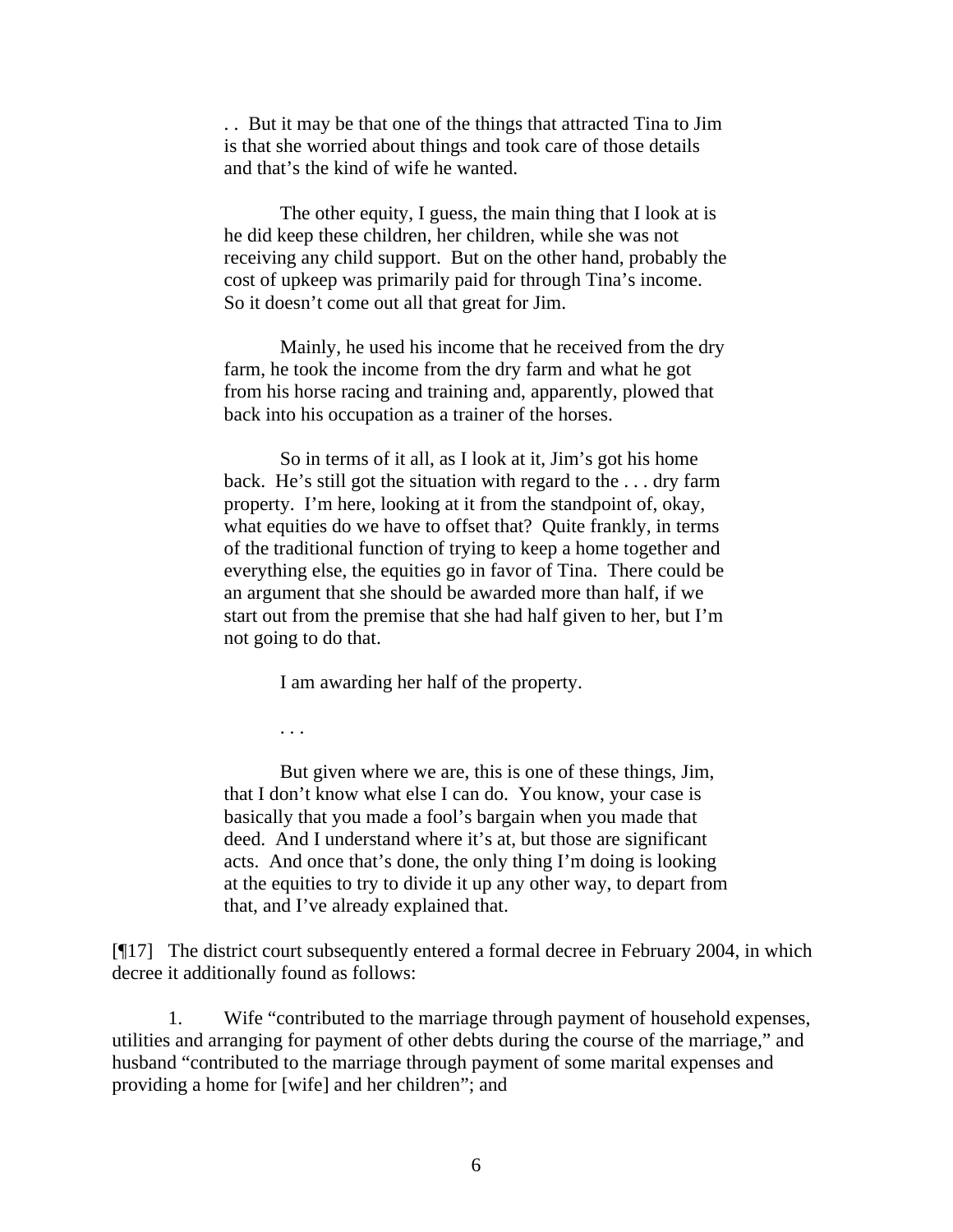2. Husband did not produce sufficient evidence "to overcome the presumption that [husband] intended to give a fifty percent interest" in the dry farm property to wife.

[¶18] Rather than granting the wife an actual interest in the property, the district court awarded the wife a \$170,000.00 money judgment equivalent to one-half of the property's stipulated value.<sup>11</sup> The decree provided that if the money judgment is not paid by a date certain, the property is to be appraised and sold; if the property is appraised and sold for less than \$340,000.00, the wife will receive one-half of the sale proceeds and if the property is appraised and sold for more than \$340,000.00, the wife will receive the judgment amount (plus interest). The husband now appeals the district court's disposition of the dry farm property.

#### *STANDARD OF REVIEW*

[¶19] In *Hall v. Hall*, 2002 WY 30, ¶¶ 12, 14, 40 P.3d 1228, 1230 (Wyo. 2002), we stated:

Decisions regarding the division of marital property are within the trial court's sound discretion, and we will not disturb them on appeal unless there was an abuse of discretion. *Davis v. Davis*, 980 P.2d 322, 323 (Wyo.1999). An abuse of discretion occurs when the property disposition shocks the conscience of this court and appears to be so unfair and inequitable that reasonable people cannot abide it. *Id.*

. . .

The trial court possesses a great amount of discretion in dividing marital property. A just and equitable division of property is just as likely not to be equal. *Carlton v. Carlton*, 997 P.2d 1028, 1032 (Wyo.2000). Although the trial court cannot divide the property in such a way that it would punish one of the parties, it may consider fault of the respective parties, together with all other facts and circumstances surrounding the dissolution of the marriage in dividing a couple's marital assets. 997 P.2d at 1034. We are required to limit our review of the record to an evaluation of whether the trial court's decision was supported by sufficient evidence, and we afford to the prevailing party every favorable inference while omitting any consideration of evidence presented by the unsuccessful party. *Id.* Findings of fact not supported by the evidence, contrary to the evidence, or against the great weight of the evidence cannot be sustained. *Id.*

<span id="page-7-0"></span> $11$  The husband does not question the district court's use of the higher value in arriving at this figure.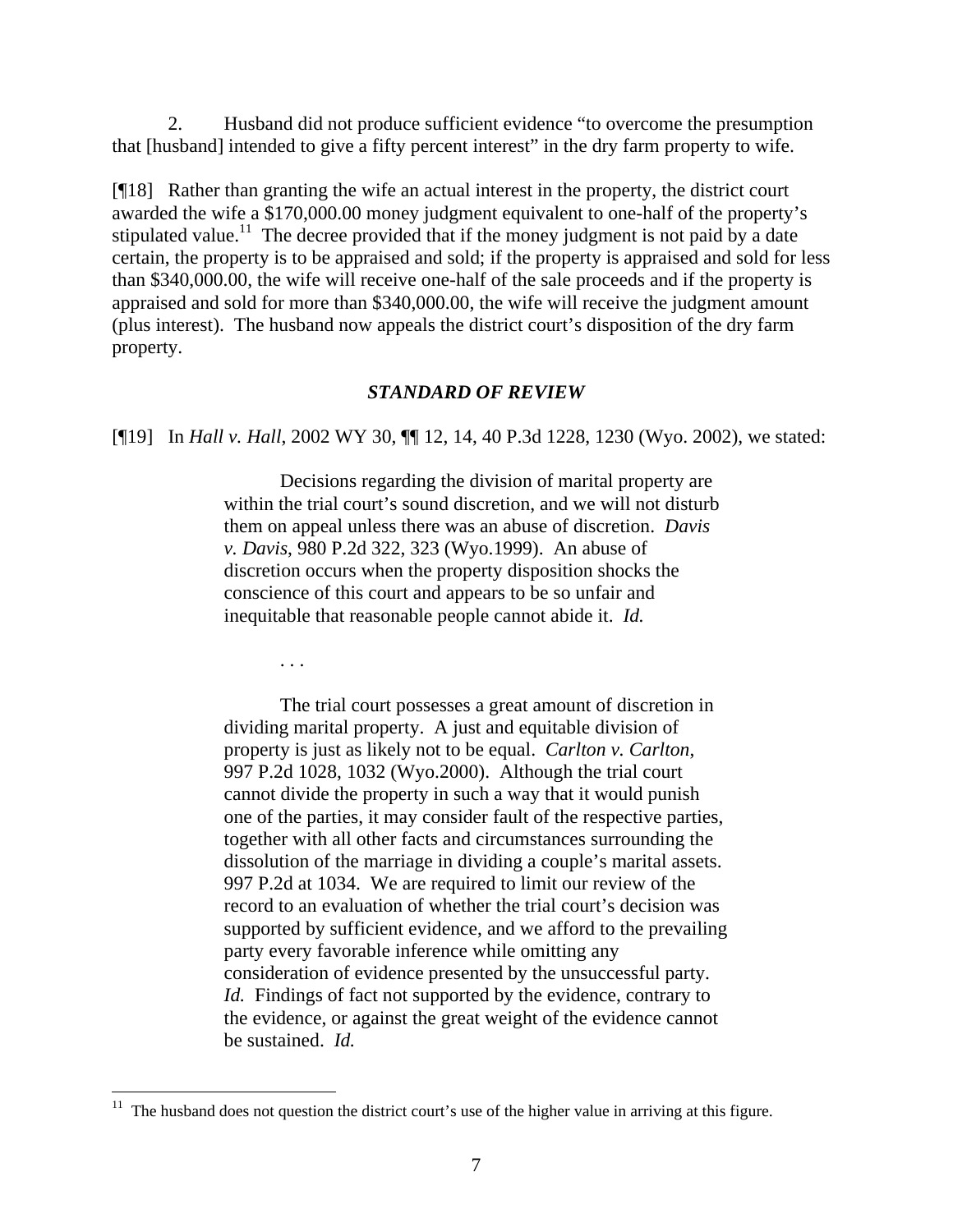## *DISCUSSION*

[¶20] The husband contends that the district court failed adequately to consider all of the factors listed in Wyo. Stat. Ann. § 20-2-114, and asks that we remand the case to the district court for reconsideration of these factors. He argues that if the district court had evaluated the evidence according to the requisite statutory factors, the wife would not have received any interest in the dry farm property because:

1. Wife shared some fault for the divorce by virtue of her own drinking problem and her relationship with another man.

2. Wife entered the marriage "on welfare and renting a trailer house with her three" children. Husband brought a family ranch into the marriage, has remained a rancher, and will lose "a good portion of the ranching operations" to satisfy the judgment for the wife's benefit in this case.

3. Husband brought all of the real property into the marriage, and wife did not contribute to the purchase of the dry farm property or negotiate for its purchase. At most, wife paid "for some of the family necessities for her and her children." Wife's family also received \$43,200.00 from the sale of other parcels of husband's property.

4. The length of the marriage was only six years, no children were born of the marriage, and no other significant property was acquired during the marriage.

## *[¶21] The husband concludes that the district court either based its decision solely on the so-called "gift presumption" and therefore failed properly to weigh all of the relevant statutory factors, or the district court sought to punish the husband for alleged misdeeds during the marriage.*

[¶22] It is undisputed that the dry farm property was subject to distribution by the district court.[12](#page-8-0) Wyo. Stat. Ann. § 20-2-114 provides, in pertinent part, with respect to the disposition of marital property:

> *In granting a divorce, the court shall make such disposition of the property of the parties as appears just and equitable, having regard for the respective merits of the parties and the condition in which they will be left by the divorce, the party through whom the property was acquired and the burdens imposed upon the property for the benefit of either party and children.*

 $\overline{a}$ 

<span id="page-8-0"></span> $12$  Indeed, property "may be awarded to one spouse even though it was the separate property of the other" and a "just and equitable division of property in a divorce case may consider a spouse's separate property." *Barney v. Barney*, 705 P.2d 342, 345 (Wyo. 1985). *See also Metz v. Metz*, 2003 WY 3, ¶ 8, 61 P.3d 383, 386 (Wyo. 2003).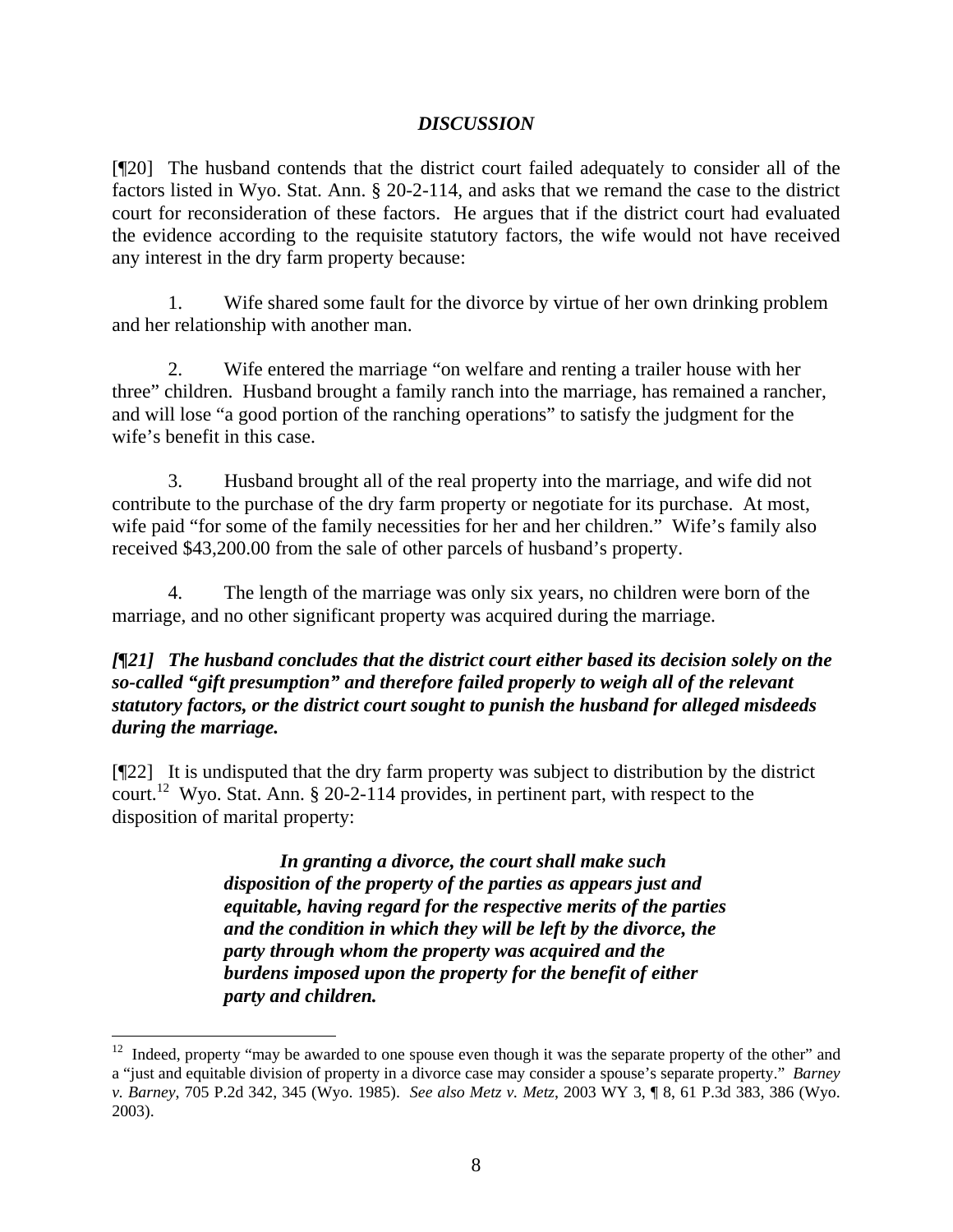"There are no specific guidelines as to how much weight is given to each of the factors;" the "trial court has the discretion to determine what weight should be given each of these individual factors." *Barney v. Barney*, 705 P.2d 342, 346 (Wyo. 1985); *Wallop v. Wallop*, 2004 WY 46, ¶ 26, 88 P.3d 1022, 1030 (Wyo. 2004). There are "'no hard and fast rules' governing property divisions." *Paul v. Paul*, 616 P.2d 707, 712 (Wyo. 1980) (*quoting Young v. Young*, 472 P.2d 784, 785 (Wyo. 1970)).

[¶23] We find that the district court sufficiently considered the requisite statutory factors in disposing of the dry farm property. The district court clearly considered the respective merits of the parties. "Merit is deservedness, goodness." *Grosskopf v. Grosskopf*, 677 P.2d 814, 819 (Wyo. 1984). The district court considered the evidence regarding each party's fault in the dissolution of the marriage, but noted that "we all have our shortcomings" and did not appear to attach much significance to that evidence.<sup>13</sup> The district court also commented extensively regarding each party's role in, and contributions to, the marriage and the property. In finding that the wife's contributions included "arranging for payment of other debts during the course of the marriage," the district court further recognized the considerable evidence of contributions by the wife's parents to the marriage and to the property.[14](#page-9-1) The district court then contrasted the "equities" of the two parties and concluded that such equities favored the wife.

[¶24] It is also apparent that the district court considered the condition in which each party would be left by the divorce. The district court: (1) specifically referred to the husband's assets prior to, and during, the marriage, and the implications of the settlement of the lawsuit between the husband and his in-laws;<sup>15</sup> (2) noted that the husband essentially had land but not much money; and (3) structured the judgment, after much contemplation as to how it would affect the parties, in a way that allowed the husband an opportunity to retain the dry farm property if he wished.<sup>16</sup> Not even the husband felt that the wife should be left with nothing following the divorce.

[¶25] Contrary to the husband's appellate argument, the district court also clearly considered the party through whom the dry farm property was acquired. The parties

<span id="page-9-0"></span><sup>&</sup>lt;sup>13</sup> This would seem to undermine the husband's contention that the district court sought to punish the husband for misdeeds during the marriage.

<span id="page-9-2"></span><span id="page-9-1"></span>

<sup>&</sup>lt;sup>14</sup> The husband does not argue that it was improper for the district court to consider such evidence.<br><sup>15</sup> In addition to the references contained throughout the district court's ruling, the following colloquy occurred during the hearing:

THE COURT: Okay. And your point, [the husband's counsel], is the [wife's] parents are giving [the sale proceeds] to [the wife], so I should take that into account in this divorce case?

<span id="page-9-3"></span><sup>[</sup>HUSBAND'S COUNSEL:] Yes, your Honor . . ..<br><sup>16</sup> This is precisely what the husband requested in the event the district court ruled in the wife's favor.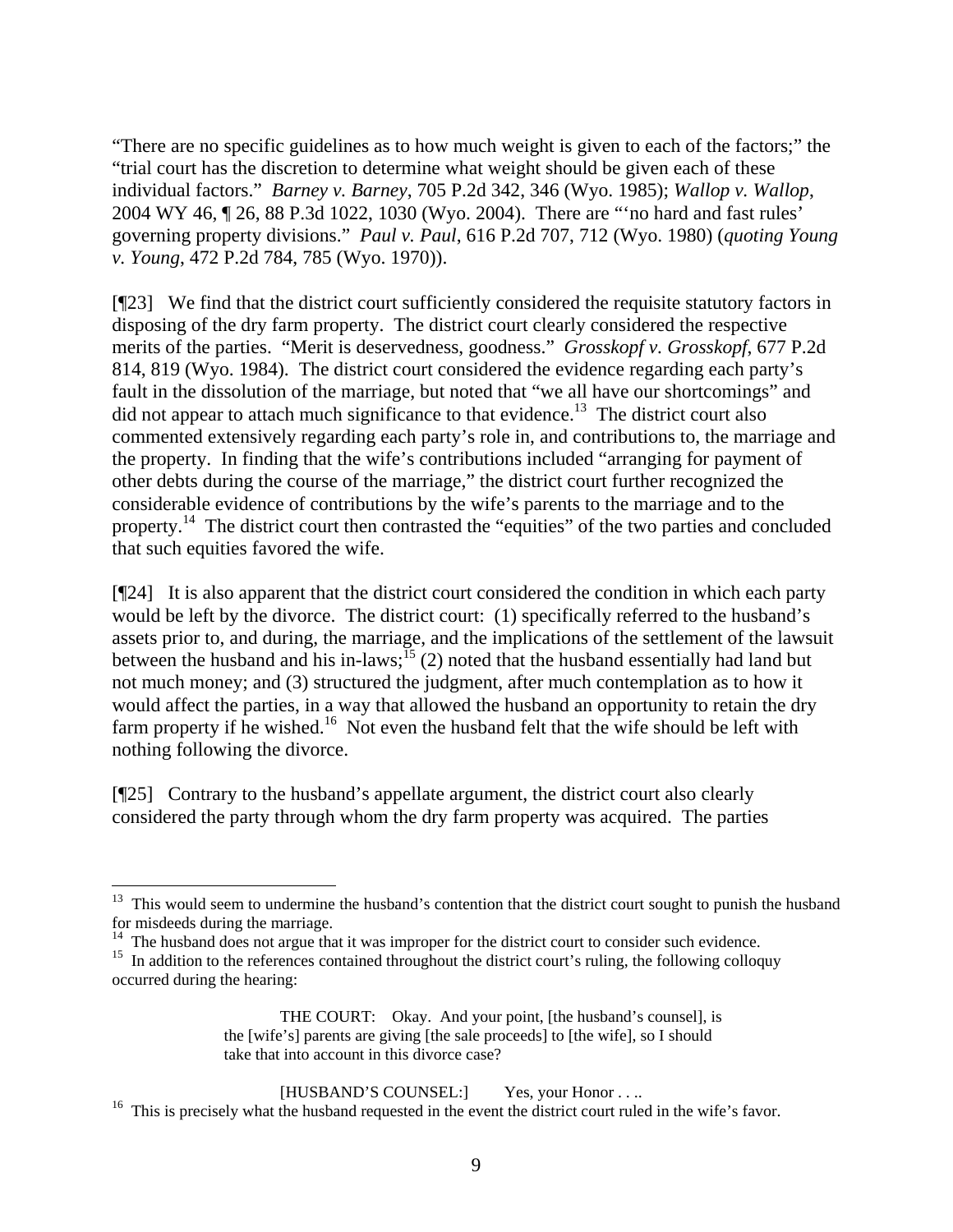presented extensive evidence and argument on the derivation of the dry farm property<sup>17</sup> and the district court expressly referred to that evidence on the record during the hearing<sup>18</sup> and again while explaining the rationale for its decision. The following discussion from *Breitenstine v. Breitenstine*, 2003 WY 16, ¶ 9, 62 P.3d 587, 590-91 (Wyo. 2003) appears to be analogous:

> A reading of [Wyo. Stat. Ann. § 20-2-114] indicates that the party through whom the property was acquired is *one* of the multiple factors the trial court considers in determining the appropriate division of property. In *McCulloh* [*v. Drake*, 2001 WY 56, ¶ 15, 24 P.3d 1162 (Wyo. 2001)], we made it clear that property inherited by one party *can* be awarded to the party by whom it was inherited or given. *McCulloh*, at ¶ 15. But we did not hold that property inherited by one spouse must always be awarded to the spouse that received it. . . . We have never established bright line rules for the disposition of a gift or inheritance, and we do not do so now. Instead, we review whether the trial court considered the appropriate factors in making the disposition. The particular circumstances of the case dictate the property distribution.

(Emphasis in original.) That the district court did not weigh this factor as heavily as the husband would have preferred is not determinative.

[¶26] With respect to the burdens imposed on the property for the benefit of either party, we note that "[j]oint ownership of property resulting from a demonstrated intent to share is a 'burden imposed upon the property for the benefit' of both owners; the statute directs consideration of this burden as one factor." *Paul*, 616 P.2d at 712 (*quoting Beckle v. Beckle*, 452 P.2d 205, 208 (Wyo. 1969)). *See also Harkins v. Harkins*, 917 P.2d 176, 177 (Wyo. 1996) and *Klatt v. Klatt*, 654 P.2d 733, 735-36 (Wyo. 1982). The district court clearly emphasized this factor in its decision, but also evaluated this factor in the context of the parties' respective merits and through whom the dry farm property was acquired.

[HUSBAND'S COUNSEL:] Yeah . . ..

<span id="page-10-0"></span><sup>17</sup> *See Karns v. Karns*, 511 P.2d 955, 956 (Wyo. 1973) (trial court advised "as to the derivation of the various properties, and in the absence of any showing to the contrary we must assume that the court gave proper consideration to that factor"). <sup>18</sup> The following colloquy occurred between the district court and the husband's counsel:

<span id="page-10-1"></span>

THE COURT: . . . So that's all we're really fighting about, is over the dry farm property. And I gather from what I was looking at here, [husband's counsel], what you're saying is . . . that this dry farm property was something that was owned by . . . [husband] before the marriage and then he somehow sold it and then got it back or something?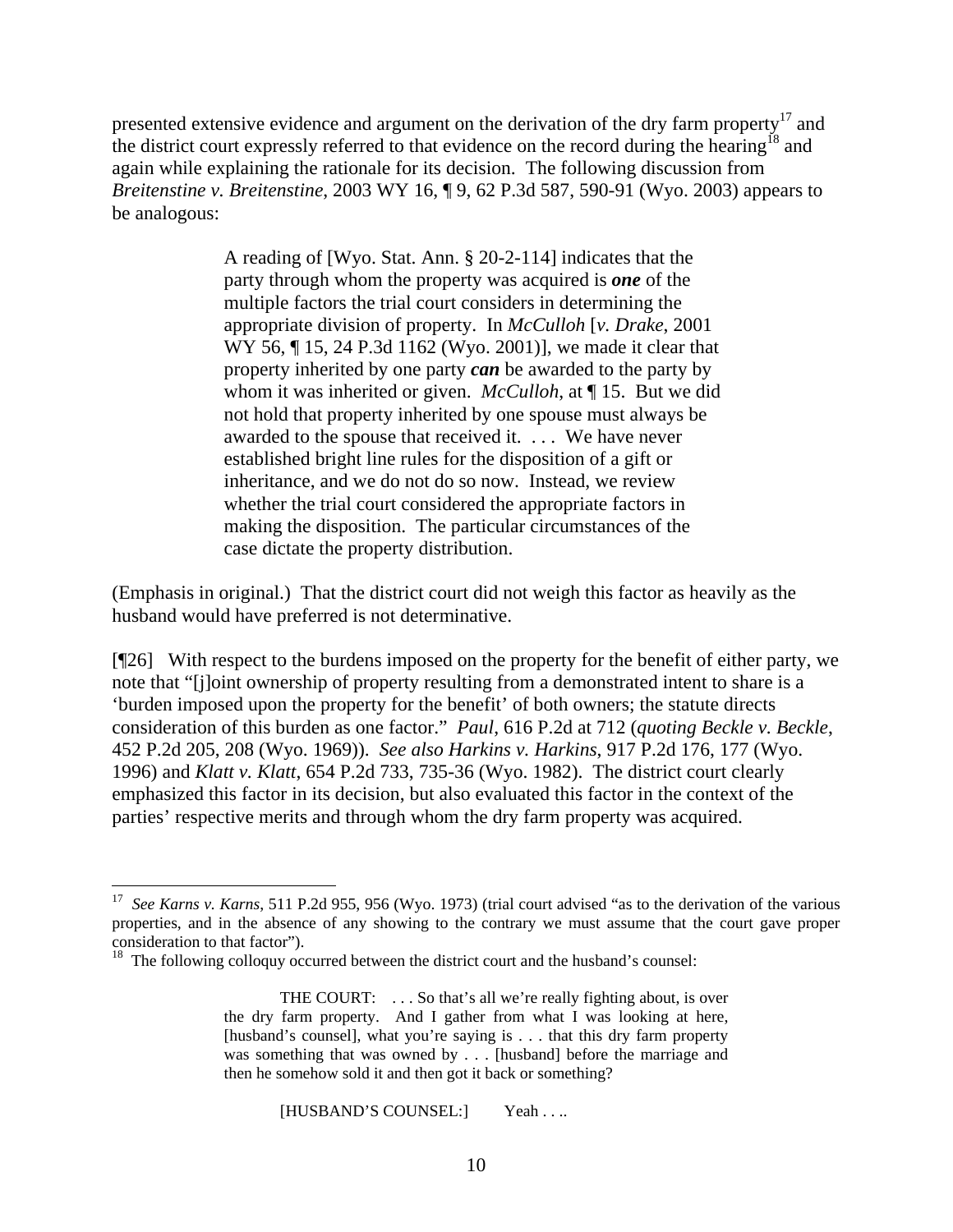[¶27] According to the husband, the "gift presumption" the district court relied upon in this regard is "inconsistent" with Wyo. Stat. Ann. § 20-2-114 because the statute states that the district court "shall" have "regard for" the "party through whom the property was acquired . . .." However, this Court has previously considered the "gift presumption" in reviewing the disposition of property pursuant to Wyo. Stat. Ann. § 20-2-114. For example, in *Tyler v. Tyler*, 624 P.2d 784, 785 (Wyo. 1981), the husband and wife had entered an antenuptial agreement "which provided for separate ownership, enjoyment and disposal of their separate properties, whether acquired before or during their marriage." We stated the "general rule that when title to real property is taken in the name of both spouses and the consideration therefor is furnished by only one of them, there is a rebuttable presumption that a gift of onehalf interest therein is intended for the other spouse . . ." and found sufficient evidence "to support the district court's finding that a gift of one-half of the property was intended and made by husband to wife." *Id.* at 785-86.<sup>[19](#page-11-0)</sup>

[¶28] In *Tyler*, 624 P.2d at 786-87, the husband similarly argued

that even if wife owned the property jointly with him, the district court abused its discretion in awarding one-half of the property to wife inasmuch as it was paid for entirely by husband, and that the spirit of the antenuptial agreement would be accomplished only by awarding all ownership of the property to husband. He points to § 20-2-114, W.S.1977 in support of his argument, stressing the direction therein that regard should be given to "the party through whom the property was acquired."

(Footnote omitted.) We responded as follows:

l

However, the element having to do with the party through which the property was acquired is only one of several elements set forth in the statute for consideration by the trial court. The other elements there set forth are to receive like consideration, e.g., condition in which the parties will be left by the divorce and merits of the parties.

In the final analysis, the district court disposed of the interests of husband and wife in accordance with the antenuptial agreement (treating each party as owning one-half interest in the

<span id="page-11-0"></span><sup>&</sup>lt;sup>19</sup> The husband also contends that if it was appropriate for the district court to apply this presumption, the presumption was rebutted in the instant case because there was never an express agreement or promise that the wife was to receive a one-half interest in the dry farm property. This argument does not accurately characterize the totality of the evidence presented on the issue, and undermines the very purpose of having such a presumption, especially in light of that evidence.